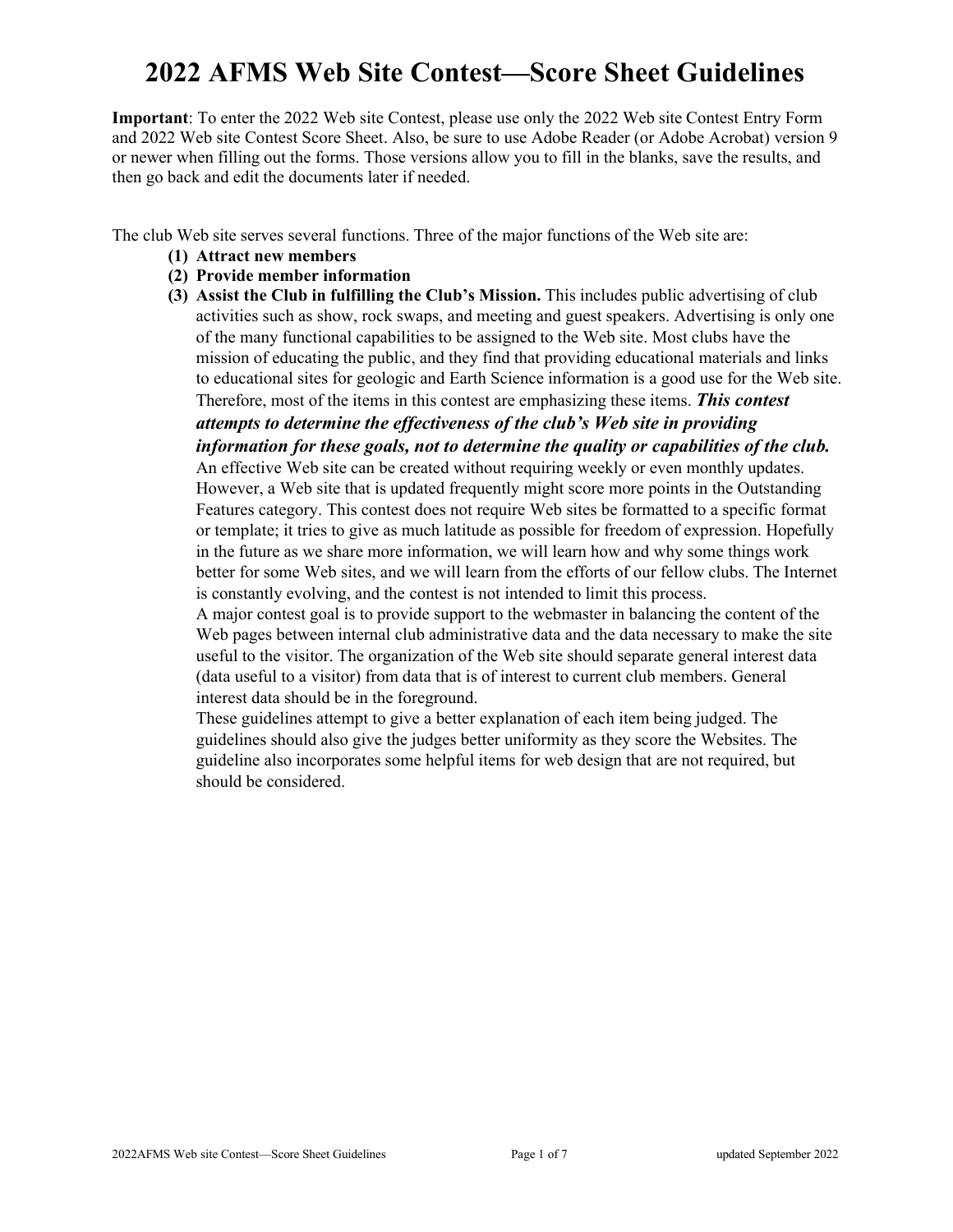# **1. DISQUALIFICATION CRITERIA**

# **A. Club Name, Area Served**

The club's name must be on the Home Page with full name spelled out. Additionally, the club's area served must be on the Home Page. This can be City and State, a County and State (if club is not associated with a city), or (if the Club's service area is a region not defined by a City or County) a description of the Club's area served, or multiple combinations as necessary. If not found on the Home Page, the Web site will be disqualified.

## **B. Contact Information**

Contact information must be at least an e-mail address or a submit form. If a phone number is the primary contact information, it must include the area code. The Contact Information may be on the Home Page, Contact Page, About Page, or similar. The Contact Information should be no more than one click away from the Home Page. If Contact Information is not found easily, the Web site will be disqualified. If the contact information is an email, the email address can be an image or may use JavaScript or other techniques to prevent web crawlers from seeing the link. Some techniques for defeating web crawlers are presented after the Web site Disqualification and Judging Criteria.

## **C. Copyright violations**

Any Copyright violations, including text and pictures, will result in the Web site being disqualified. Webmasters should be very careful in selecting text and pictures for online sources so as not to violate copyright protection. If in doubt, rewrite the text in your own words or select pictures only from site where license information is provided. Quoted text and pictures should include attribution.

## **D. Web site entered in more than one region**

Any Web site entered in more than one region will be disqualified from the contest in both regions. Disqualification will be determined by Regional/AFMS Committee.

# **2. REQUIRED ON HOME PAGE**

# **A. Club Name and area served**

See comments above regarding Club Name and Area Served above under DISQUALIFICATION.

# **B. Club Logo**

The club's logo should appear on the Web site Home Page and it is desirable that it appear in the common information on each page. A minimum of 1 point will be deducted if Logo is not on the Home Page.

# **C. Federation Logo**

Your Federation's logo should be displayed on your Home Page. It would be highly desirable for all the requirements of Section 1 of the score sheet (affiliation, Federation name spelled out, logo, and link) be included on the Home Page, but as a minimum an image of the Federation logo is required. The other requirements of section 1 can be on another page such as an "About" page, Club Information page, or similar.

#### **D. AFMS Logo**

The AFMS logo should be displayed on your Home Page. It would be highly desirable for all the requirements of Section 2 of the score sheet (affiliation, AFMS name spelled out, logo, and link) be included on the Home Page, but as a minimum an image of the AFMS logo is required. The other requirements of section 2 can be on another page such as an "About" page, Club Information page, or similar.

# **E. Meeting(s) date, time, and location**

A potential member or visitor needs to be able to locate information about your club's meeting(s)easily. Having the basic regular meeting information on your Home Page makes the information easy to find. More information about your meetings activities and speakers or a map to your meeting location can be on another page if desired. A minimum of 1 point will be deducted if the Club meeting information is not found on the Home Page.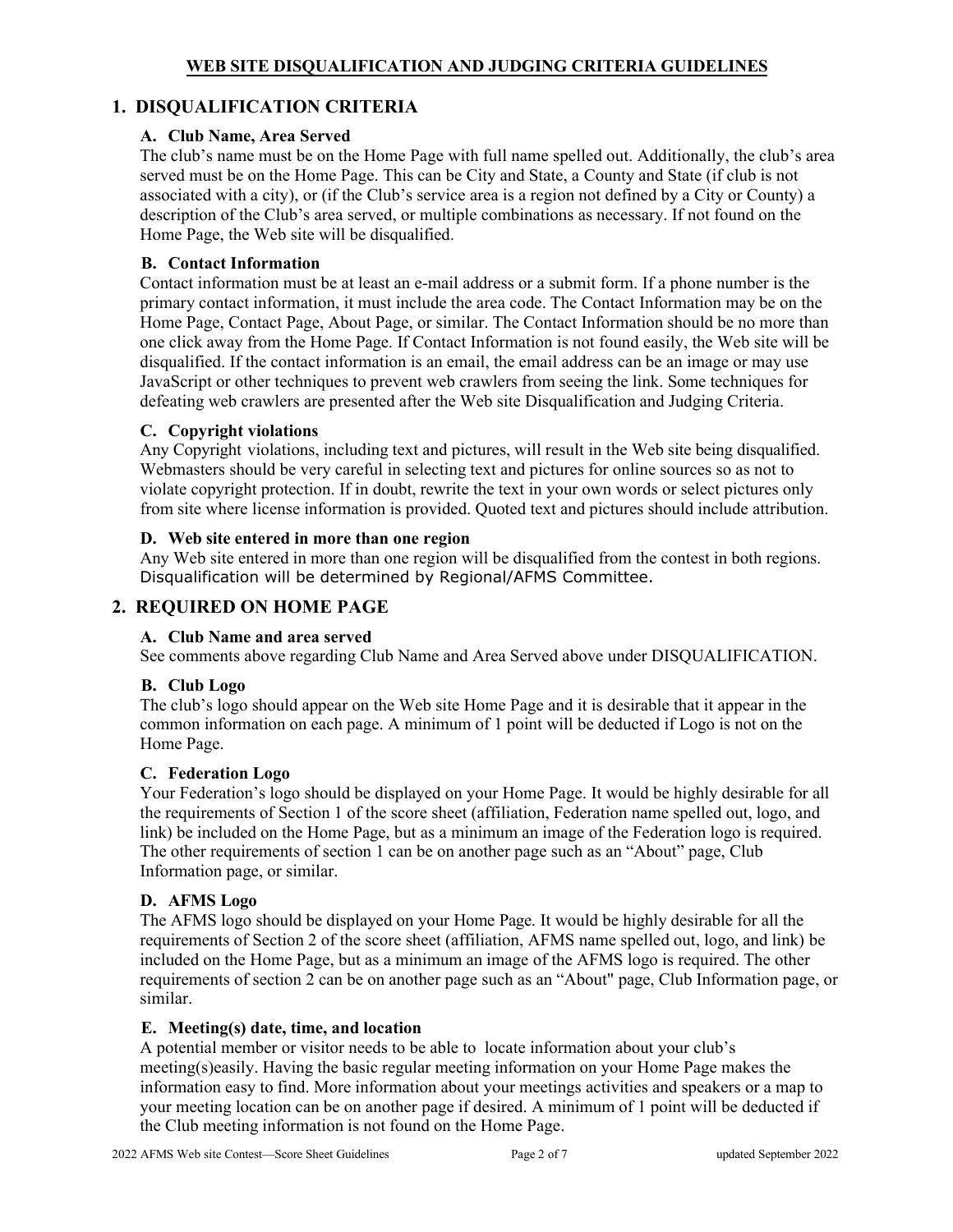# **3. VITAL CLUB INFORMATION**

#### **A. Club Mission or Purpose Statement**

This information helps visitors learn quickly what the club is about, and it is considered a highly important component of the Web site. This usually includes information such as not-for-profit status, educational organization, areas of interest, etc.

## **B. Regular Meeting(s) date, time, and location**

See discussion under "Required on Home Page" above.

#### **C. Use of Club Logo**

See discussion under "Required on Home Page"

#### **D. Statement Concerning Whether Visitors are Welcome at Meetings.**

A statement as to whether or not visitors are welcome at regular meetings is required. The statement must be easily found. It is highly desirable that it be included on the Home Page, but it may be on an About page, Meeting page, or similar.

## **E. Contact Information**

See discussion under "Required on Home Page"

# **4. MEMBERSHIP**

## **A. Membership application**

A membership application form should be available. Complete costs and a full mailing address should be included on the form. If information is provided to apply for membership but there is no application form, allow a maximum of 50% of the available points.

## **B. Membership benefits**

Benefits the club provides to its membership should be listed in one location. The benefits of membership need to be encapsulated, itemized, and bulleted on either the Home Page or a comprehensive membership page detailing membership requirements, benefits, costs, etc. The site should function as a solicitation for new members and as a vehicle and instrument for promoting club membership. The benefits of membership can be elaborated on in many ways on other informational pages but should be presented in a short, concise form as a benefits list on a prominent page. Points are based upon the information provided, not on the quality or number of benefits available to members.

#### **C. Information for Members (shop information, newsletters, etc.)**

In many cases, information can be considered information for visitors such as meeting dates and times. This item gives a range of freedom for the information actually provided. For instance, many clubs prohibit publication of newsletters, recent newsletters, field trip locations, etc. Some clubs might provide a private section on the Web site for members only or on another site such as Yahoo Groups for members only. Club newsletters are increasingly making their way online at club Websites where they can be both outstanding features and functional instruments in serving the needs of the club members and site users. The goal of this item is that there should be a reason why members would visit the Web site. Some examples include newsletters, shop information, constitution and bylaws, board and committee listing, information on upcoming meeting programs, a members' only section or site, library listing, ordering of club materials such as vests, name badges, etc.

# **5. FUNCTIONALITY**

# **A. Web site menu links all function properly**

There should be some type of menu system to navigate between pages on the Web site. Navigating the Web site should not end up at a dead end with no navigation to other pages unless it is a PDF document or similar. All links to other pages on the club's Web site should function. Broken links on the club Web site should be penalized and scored down much more heavily than broken external links.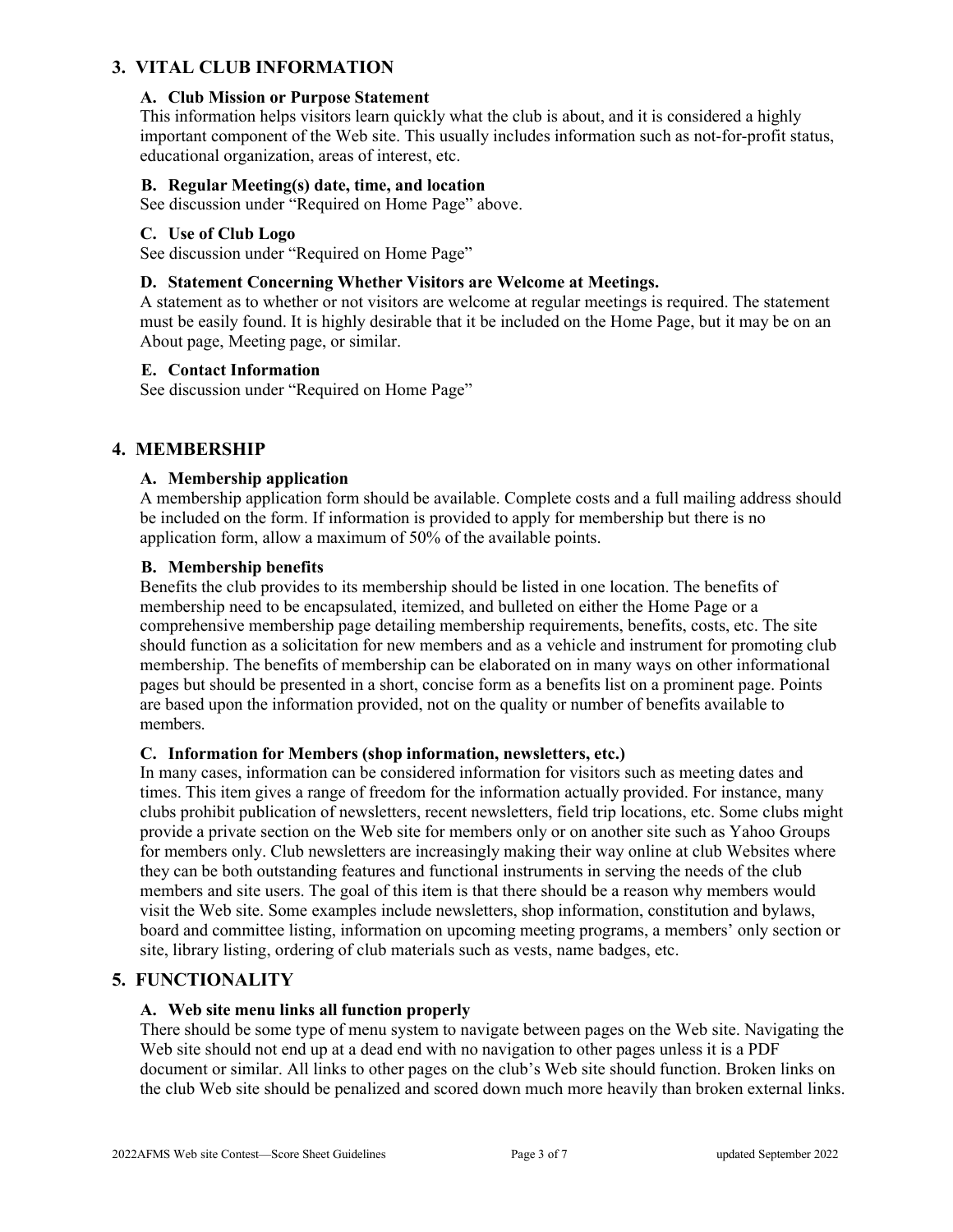## **B. Ease of navigating Web site**

How to navigate the Web site should be relatively obvious. Finding most of the information required for this contest also should be relatively easy. Navigation should allow the visitors to navigate back to the Home Page in a reasonable manner.

## **C. For reporting a broken link, the webmaster's e-mail or a submit form is available on every page with links.**

Webmaster contact information (e-mail) or a submit form should be easily found for the reporting of such problems. People finding the broken link probably will not go to the trouble of searching the Web site for the webmaster's contact information, and a broken link is something that should be addressed immediately. It is highly desirable that the webmaster contact information be part of the common information, but must be on any page with links.

## **D. Links to relevant Websites (other clubs; gem, mineral, and fossil-related sites)**

People visiting your club's Web site will likely also be interested in seeing the sites of other local clubs as well as the Websites of gem, mineral, and fossil-related interests.

# **6. COMPLETENESS AND QUALITY**

#### **A. Main pages appear up-to-date, and Home Page emphasis is on rocks, minerals, and hobby related activities.**

Home Page needs to be up to date with emphasis on rocks and minerals and other rockhound-type information and photos. Bureaucratic information such as a listing of officers should not be on a Home Page. Main pages should place emphasis on items of current interest to members with up to date information. Including historical information is perfectly valid, but if the information is presented as current data, it should appear to be current data. For example, a listing of officers should be for the current time period, a historical or similar page could be used to list past officers. A show page should be for the upcoming show if it has been more than four months since the last show. A certain period of time is required to change advertising from one year's show to the next, and four months should be more than enough time to make this change. Another example would be a listing of the next month's meeting agenda—it should not be a listing for a meeting that has already happened. If the webmaster is updating the Web site often enough for this type of announcement, it should not be out of date. Again, a reasonable turnaround time is required for updating this information, and it should be updated within one week of the information becoming outdated. The maximum deduction should only be deducted for serious issues. Similar judging criteria should be used for other information on the Web site.

# **B. Common information on pages (Club Name, URL, etc.)**

Some types of identifying information should be available on all normal web pages to identify the origin of the page. This could be the club logo, club name, URL, etc. Other items such as last updated, copyright, contact information, etc. are often also included on all pages.

**C. Easy Readability (good contrast, consistency of font type and size, font size easy to read)** Text should be able to be read by the average person. Very low contrasts between the text and its background, or bold and poor backgrounds generate common readability problems. The font type and size should be consistent throughout the Web site, and it should be easily read by the vast majority of viewers.

## **D. Literacy—Consistently correct spelling and grammar throughout Website**

A Web site with a number of misspelled words, poorly constructed sentences and poor grammar can lead visitors to form a low opinion of the entire site. Use a dictionary if you are not sure of the spelling of a word, and always carefully proof pages before uploading them. Then proof them again the next day. It is amazing how many errors you will find that you missed before.

## **E. Good use of graphics (including size—overly large graphics load slowly)**

Graphics can add more visual appeal to Web pages. The overuse of graphics not only causes visual issues, but their size can cause slowly loading pages. In general, most images should be less than 50 k. Very large images observed on Web pages may be considered an inappropriate use if the image size obviously should be reduced. Deductions for this item should be limited to obvious problems. Note: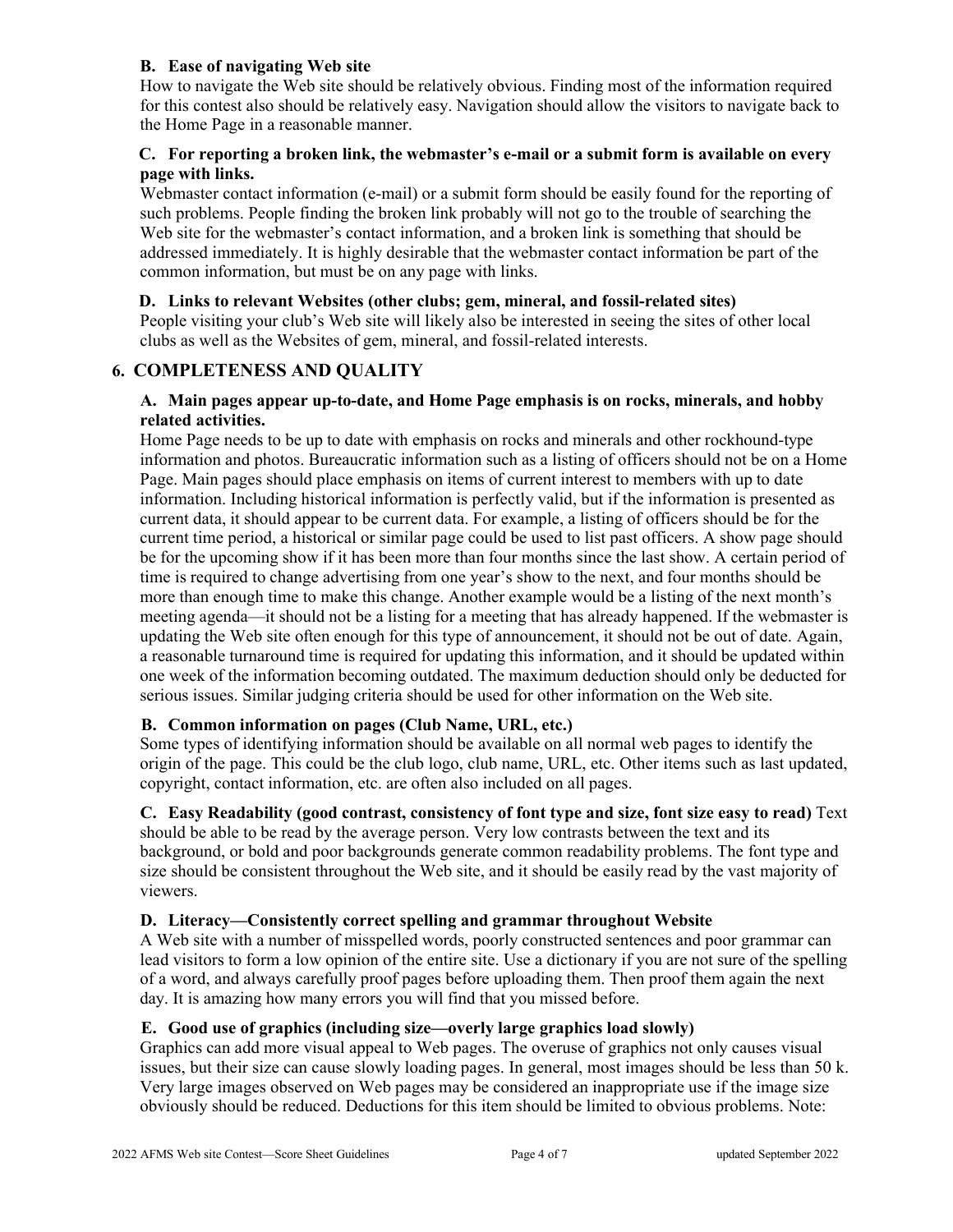Resolutions greater than 72 DPI are not rendered in the Web browser, and higher resolutions can cause excessively large file sizes.

## **F. Site Domain is registered and property of the club (www.ourclub.org)**

Is the site a registered domain located on a major server, or is the Web site placed on a private party site subject to the owner's whims? The downside of registered domains is they are more expensive; registration fees are an ongoing expense. Registered domains are typically more expensive to host than a site hosted on a club member's free personal Web space. The upsides to registered domains are numerous, perhaps the most important being that registered domains are durable and can be independently owned as intellectual property of the club in perpetuity.

#### **G. Information fulfills needs of Web site visitors**

This is a very broad item. Information on the Web site should be of interest to visitors. This could include meeting information, local points of interest related to club activities, newsletters, articles of interest, etc. The judge should consider the question, "Would a visitor find anything of interest on the Web site?"

#### **H. Overall appearance and attractiveness**

This is a highly judgmental item, but even so, attention should be given to a consistent use of style and format. Remember that this item is judged as a deduction, so there should be a lot of freedom in the design of the Web site.

## **7. OUTSTANDING FEATURES - GOING ABOVE AND BEYOND THE NORM**

This item gives the opportunity for truly outstanding Websites to rank above other Websites that merely meet the stated requirements. The baseline for this item should be 0 points; points should be awarded for outstanding features of the Web site. Few if any of the Websites should be awarded the maximum points (maximum is 10) for this item. Any points awarded should include a description of why the points were awarded. Possible examples include:

- sponsored scholarships
- educational resources
- completeness of show information
- use of a search engine to enhance Web site functionality
- post of current and/recent club newsletters
- community service
- galleries; activities
- club and/or area history
- local collecting sites
- local museums of interest
- links to other local clubs (if any)
- links to external sites of interest to rockhounds, paleontologists, geologists, etc.

This is not an inclusive list. The awarding of Bonus Points for outstanding features is strictly at the discretion of the judge.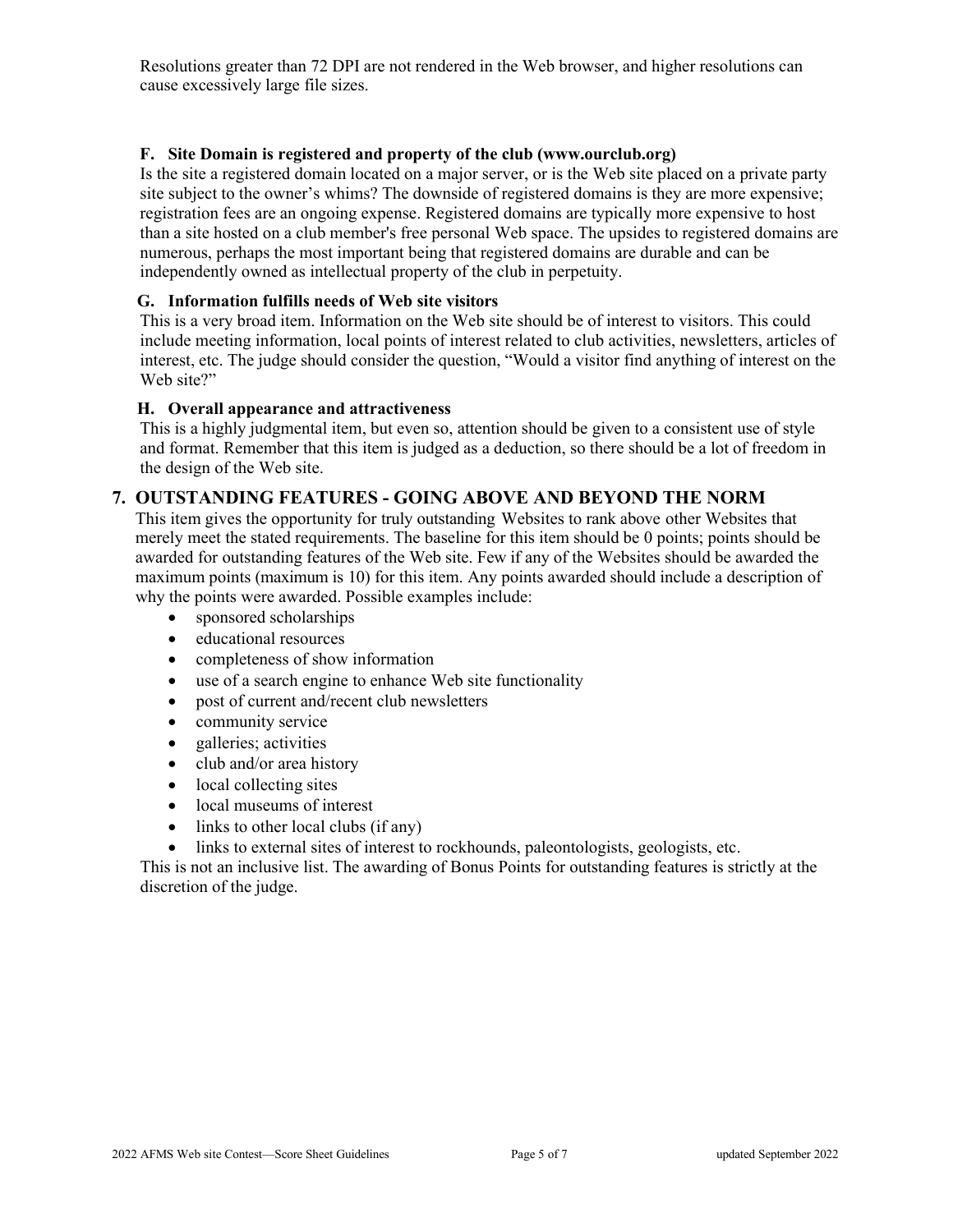# **OUTWIT THE WEB CRAWLERS**

Terry Yoschak, webmaster of the Roseville Rock Rollers Gem & Mineral Society which took 1<sup>st</sup> place in the 2009 Webmaster Contest, was kind enough to submit the following as a way to outwit web crawlers. She wrote the following information.

I do have one comment about not giving web crawlers an opportunity to extract e-mail information from a Web site. I have been using a JavaScript solution to that problem on my club's Web site, [www.rockrollers.com.](http://www.rockrollers.com/)

The link to the club's e-mail on the Home Page says "E-mail Rock Rollers" but the link is not an actual e-mail (which would be picked up by a web crawler), it is a JavaScript file. The HTML text reads:

<script LANGUAGE="JavaScript" SRC="JavaScript/rrre-mail.js" TYPE="text/JavaScript"></script> which refers to the JavaScript file "rrre-mail.js" that is stored in the folder "JavaScript" among the site's other files on our webhost's server. Anyone following these directions will need to create a similar folder for their files. The text of the JavaScript file is:

```
<!-var link = "E-mail Rock Rollers";
var tag1 ="mail";
var tag2 ="to:";
var email1 = "rockrollers";
var email2 ="hotmail";
var email3 =".com";
document.write("<b><a h" + "ref=" + tag1 + tag2 + email1 + "@" + email2 + email3 + ">" + link +
"</a></b>")
//-->
```
As you can see, it breaks up the e-mail address into small bits which the web crawler doesn't recognize as an entire e-mail address. I was assured by the instructor in a JavaScript class which I took that this outsmarts web crawlers. When the Web site visitor clicks on the link, it comes up in his/her e-mail program as a mailing to ["rockrollers@hotmail.com"](mailto:rockrollers@hotmail.com) and the JavaScript behind it is never apparent to the visitor. The same JavaScript text could be used numerous times for any number of different e-mail addresses by changing the "var" items and saving the file as a different name for each one. And of course the SRC link needs to be changed in the HTML text.

(1) All you need to create a JavaScript file is a text editor, but every file you create should end with .js, not .txt.

(2) JavaScript is very picky, and each punctuation mark and space must be EXACTLY as it is in the example, or the whole thing won't work.

(3) Finally, I found a very helpful Web page for editors, called "See Your Site with the Eyes of a Spider." <http://www.webconfs.com/spider-view-article-9.php>

The information on the page was created to help webmasters get web crawlers to see everything on their sites, but we're using it for just the opposite purpose! There's a link on that page to a Search Engine Spider Simulator, [http://www.webconfs.com/search-engine-spider-simulator.php.](http://www.webconfs.com/search-engine-spider-simulator.php) On that page you can type in the URL of your site and see exactly what a web crawler sees. Very interesting! It sees all your text, and meta keywords and links, but it clearly does not see images or JavaScript.